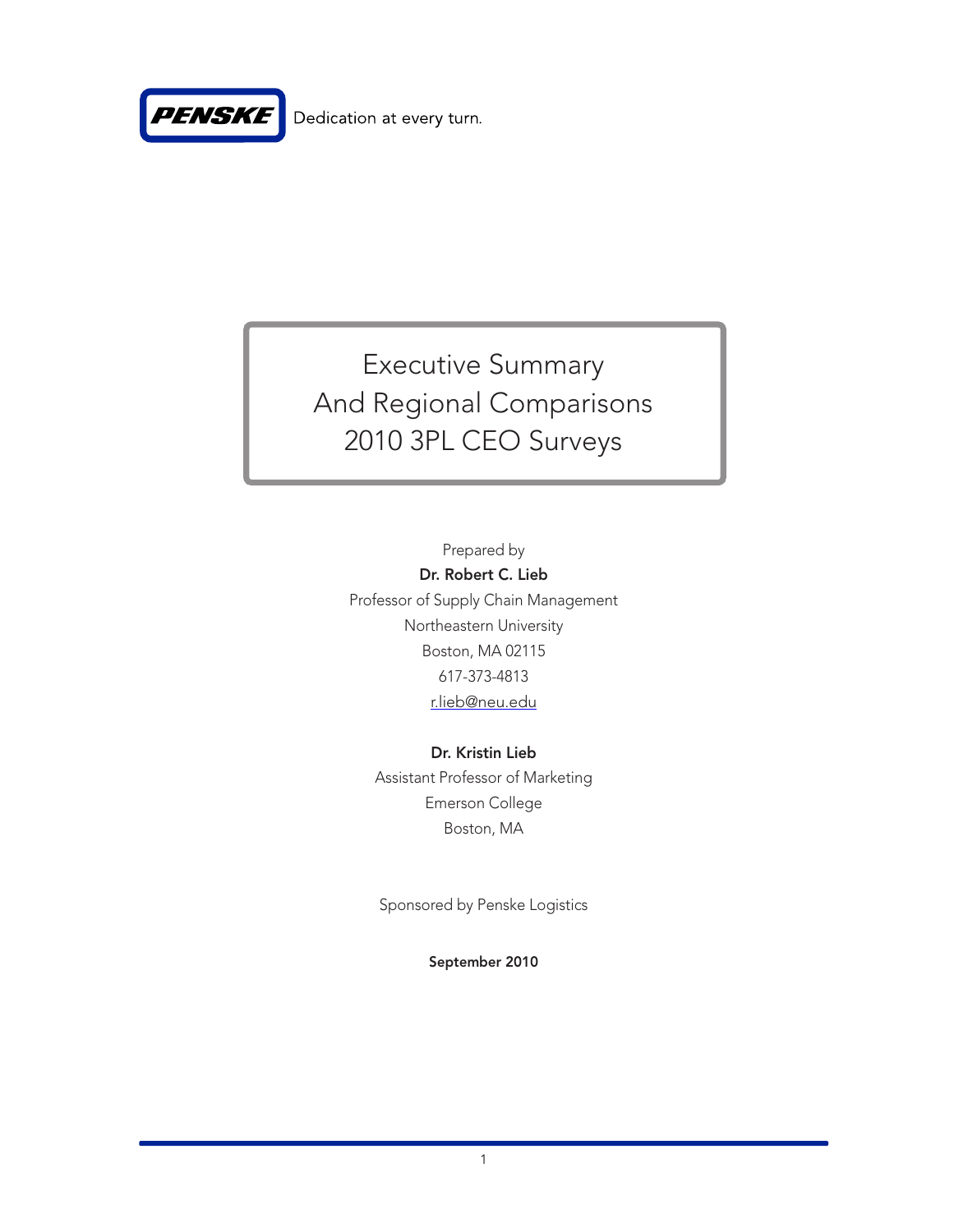#### Executive Summary—2010 3PL CEO Surveys—September 2010

The surveys discussed below mark a continuation of a series of annual surveys of the CEOs of major 3PL service<br>providers that began in 1994. During 2010, three separate surveys were conducted—one of the CEOs of large companies serving the North American 3PL marketplace, another of those serving the European 3PL market, and a third of companies serving the Asia-Pacific 3PL marketplace. Thirty-one CEOs were involved in the surveys, and collectively their companies generated in excess of \$37 billion in 3PL revenues in those three markets during 2009.

- • Fifteen of the 31 companies failed to meet their revenue growth projections during 2010 (eight in North America, three in Europe, four in APAC).
- The average revenues reported for 2007 by the companies involved in the surveys were: North America--\$1.3 billion; Europe--\$1.7 billion; and the Asia-Pacific region--\$298 million.
- • Twenty-five CEOs reported their companies were profitable during 2010, with three reporting they broke even and three reporting their companies were unprofitable.
- Eleven CEOs believed that the 3PL industry in the geography in which they operated had been unprofitable during 2010.
- The CEOs in all three regions were considerably more bullish about future revenue growth prospects of not only their companies, but also the regional 3PL industry, than they were last year.
- From a company standpoint, the one-year revenue growth projections were 10.4 percent for North America (6.9 percent in 2009), 7.2 percent for Europe (-3.3 percent in 2009), and 22.5 percent of APAC (12.9 percent in 2009).
- The average three-year company growth projections were 10.6 percent for North America (11.8 percent in 2009), 8.3 percent for Europe (8.7 percent in 2009), and 19.5 percent for APAC (16.7 percent in 2009).
- The one-year regional 3PL industry revenue growth projections averaged 7.3 percent for North America (3.5 percent in 2009), 4.8 percent for Europe (-1.4 percent in 2009), and 15.4 percent for APAC (10.7 percent in 2009).
- The average three-year regional 3PL industry growth projections were 7.8 percent for North America (7.9 percent in 2009), 5.4 percent for Europe (4.9 percent in 2009), and 12.9 percent for APAC (11.7 percent in 2009).
- • Only five of the 31 companies were involved in significant merger/acquisitions during 2009, and the CEOs generally believe that revenue growth through acquisitions will be very modest over the next three years.
- • Despite the aftermath of the recession, these companies are still heavily committed to environmental sustainability issues. Fourteen of the 31 companies began new green initiatives during the year. Eighteen expanded existing sustainability programs. Twenty-five now have formal sustainability groups within their companies. Twelve of the 31 CEOs believe that their sustainability capabilities differentiate them from their competitors.
- • Twenty-four CEOs indicated that they believe that an economic recovery has occurred in their region. Twentyseven companies have started to rebuild their workforces. Fifteen indicated long-term strategy changes within their companies as a result of the recession, and 11 said the long-term prospects in the regional 3PL industries have changed as a result of the recession.
- The major industry dynamics identified by the CEOs were quite similar across the regions. In North America the most important market dynamics were identified as price compression, the aftermath of the recession, and the growing role of procurement in the 3PL selection process. The same dynamics were ranked first, second, and third by the European CEOs. In the APAC region, price compression was also ranked first, the role of procurement again ranked third, but the overall growth of the market for outsourcing services ranked second.

*Executive Summary Third Party Logistics Industry in 2010*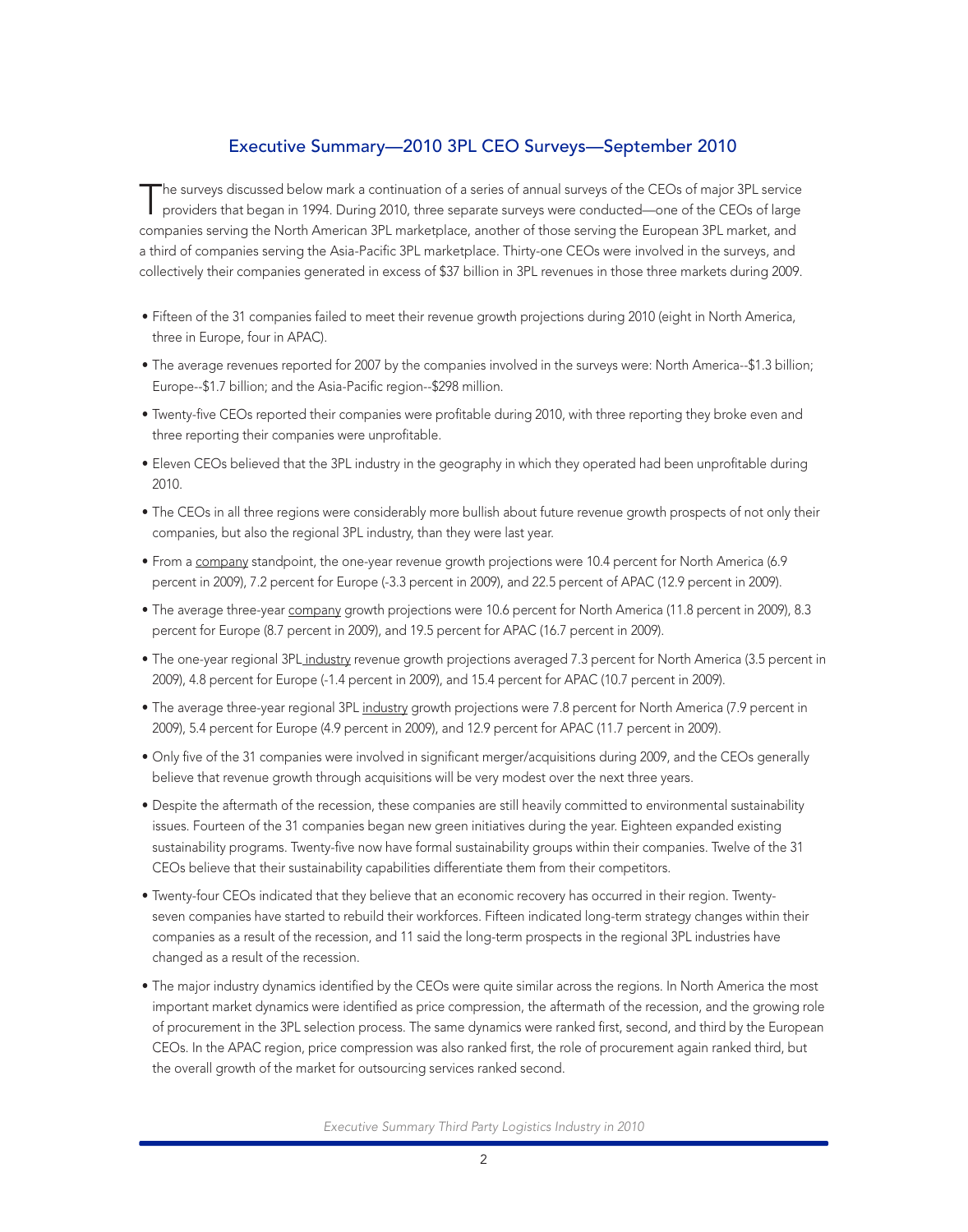- • In terms of industry opportunities, CEOs in all three regions ranked the overall growth of the market for outsourcing services as the most important opportunity. Ranking second and third respectively in North America were opportunities related to potential differentiation based upon the companies' environmental sustainability capabilities and opportunities related to expansion of service offerings.
- • In terms of problems facing the industry, a shortage of managerial and operational talent was ranked first or second in all three regions. Among the other important problems mentioned were price compression and procurement's growing role in the North American survey, the slow economic recovery and decreasing margins in Europe, and managing increased costs and dealing with "unrealistic competition" were highlighted by the APAC CEOs.
- • Twenty-seven of the 31 CEOs noted that some of their manufacturing customers have begun to move toward "nearshoring" options during the past year.
- • Twenty-eight of the 31 CEOs reported that their companies have performance-based contracts with many of their clients. Approximately one-third of the contracts of the companies involved in the surveys in North America and Europe contain such provisions, and 17 percent of the contracts of the APAC respondents have included such provisions.
- • Only 11 of the companies involved in the surveys have a separate consulting unit, with none of them generating more than 10 percent of the companies' total logistics revenues.
- • Twenty-four of the companies sell logistics services to the supply chain partners of their existing customers. On average, this strategy produces 37 percent of the revenue base of the North American participants, only 6 percent of European revenues, and only 11 percent of APAC revenues.
- • Twenty-nine of the 31 companies have business continuity plans at the corporate level; 20 have them at the regional level.
- • Eighteen of the CEOs reported that their companies had put new risk management programs in place during the past year.
- • Those surveyed in the three regions expect a wide variety of changes to occur in their marketplaces over the next three years. A continued restructuring of the industry through merger and acquisition activity and failures ranked first in all three surveys. In second and third places in North America respectively was more attention being paid to environmental sustainability issues and more pressure emerging to share risks with customers. In second and third places in Europe were growing price compression and an increase in the importance of collaboration with customers. In APAC, the second and third changes that are expected are a rising level of 3PL customer sophistication in the region and the growth of intra-Asian trade to become the main business driver in the region.

#### What do we expect?

- Resumed growth in all three regions, at very different rates of growth
- Generally a more cautious approach to new initiatives
- • More emphasis on "qualifying" customers
- • Less 3PL interest in cyclical industries
- • Increased interest in outsourcing in general may lead to new 3PL initiatives
- More emphasis on risk sharing and environmental sustainability in new contracts
- Continued restructuring of the industry
- Focus on rebuilding the workforce, with more emphasis on part-timers

*Executive Summary Third Party Logistics Industry in 2010*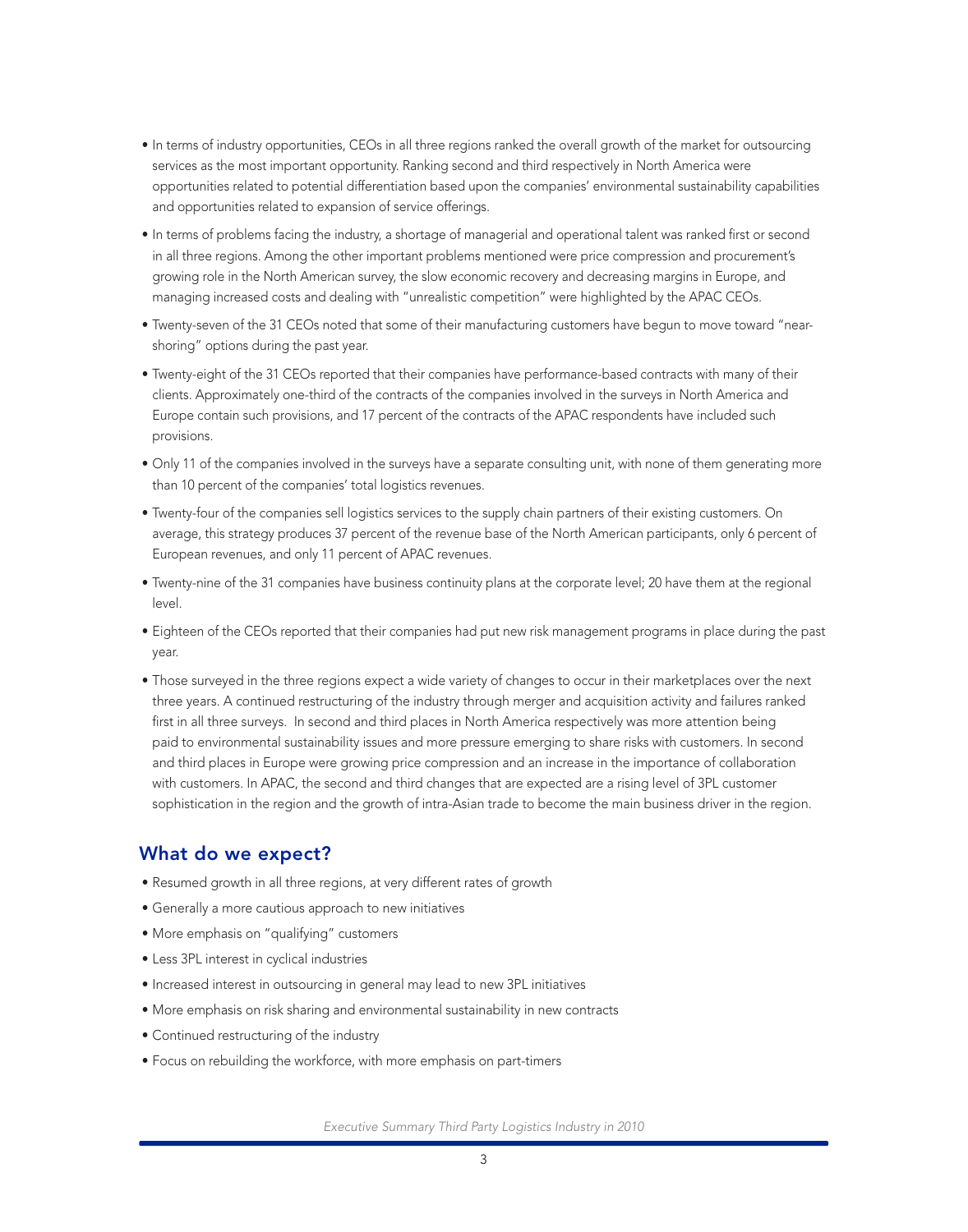## 2010 3PL CEO Surveys—Regional Comparisons

| <b>NORTH AMERICA</b>                                                                                                                                                                                                                                                                     | <b>EUROPE</b>                                                                                                                                                                                                                                                                  | <b>APAC</b>                                                                                                                                                                                                                                                                    |
|------------------------------------------------------------------------------------------------------------------------------------------------------------------------------------------------------------------------------------------------------------------------------------------|--------------------------------------------------------------------------------------------------------------------------------------------------------------------------------------------------------------------------------------------------------------------------------|--------------------------------------------------------------------------------------------------------------------------------------------------------------------------------------------------------------------------------------------------------------------------------|
|                                                                                                                                                                                                                                                                                          | Number of companies involved in survey                                                                                                                                                                                                                                         |                                                                                                                                                                                                                                                                                |
| • 16 companies with a total of \$21<br>billion in North American revenues<br>• Average revenue was \$1.327 billion                                                                                                                                                                       | • 8 companies with a total of \$14<br>billion in European revenues<br>• Average revenue was \$1.707 billion                                                                                                                                                                    | • 7 companies with a total of \$2.1<br>billion in APAC revenues<br>• Average revenue was \$298 million                                                                                                                                                                         |
|                                                                                                                                                                                                                                                                                          | <b>Growth projections</b>                                                                                                                                                                                                                                                      |                                                                                                                                                                                                                                                                                |
| • Company one year: 10.4%<br>• Company three year average: 10.6%<br>• Industry one year: 7.3%<br>• Industry three year average: 7.8%                                                                                                                                                     | • Company one year: 7.2 %<br>• Company three year average: 8.3 %<br>• Industry one year: 4.8%<br>• Industry three year average: 5.4%                                                                                                                                           | • Company one year: 22.5%<br>Company three year average: 19.5%<br>• Industry one year: 15.4%<br>• Industry three year average: 12.9%                                                                                                                                           |
|                                                                                                                                                                                                                                                                                          | Meeting growth projections and profits                                                                                                                                                                                                                                         |                                                                                                                                                                                                                                                                                |
| • Company projections: 1 exceeded,<br>7 met, 8 did not<br>• Company profitability: 3 very<br>profitable, 10 marginally profitable,<br>2 broke even, 1 marginally<br>unprofitable<br>• Industry profitability: 6 marginally<br>profitable, three broke even, 7<br>marginally unprofitable | • Company projections: 4 met, 3 did<br>not<br>• Company profitability: 1 very<br>profitable, 6 moderately profitable,<br>1 very unprofitable<br>• Industry profitability: 4 moderately<br>profitable, 1 broke even, 2<br>marginally unprofitable, 1 very<br>unprofitable       | • Company projections: 3 met, 4 did<br>not<br>• Company profitability: 1 very<br>profitable, 4 moderately profitable,<br>1 broke even, 1 marginally<br>unprofitable<br>• Industry profitability: 5 moderately<br>profitable, 1 broke even,<br>1 marginally unprofitable        |
|                                                                                                                                                                                                                                                                                          | "Green" issues and environmental sustainability                                                                                                                                                                                                                                |                                                                                                                                                                                                                                                                                |
| · 8/16 began new green initiatives<br>during year<br>• 11/16 expanded existing green<br>programs during year<br>• 13/16 have formal sustainability<br>groups within their companies<br>• 8/16 said their sustainability<br>capabilities differentiate them from<br>their competitors     | • 3/8 began new green initiatives<br>during year<br>• 4/8 expanded existing green<br>programs during year<br>• 5/8 have formal sustainability<br>groups within their companies<br>• 4/8 said their sustainability<br>capabilities differentiate them from<br>their competitors | • 3/7 began new green initiatives<br>during year<br>• 3/7 expanded existing green<br>programs during year<br>• 7/7 have formal sustainability<br>groups within their companies<br>• 2/7 said their sustainability<br>capabilities differentiate them from<br>their competitors |
|                                                                                                                                                                                                                                                                                          | Mergers/acquisitions                                                                                                                                                                                                                                                           |                                                                                                                                                                                                                                                                                |
| • 5/16 involved in M/A activity last<br>year<br>• 11.3% of their three year average<br>revenue growth is expected from M/A                                                                                                                                                               | • 0/8 involved in M/A activity last year<br>• 8% of their three year average<br>revenue growth is expected from<br>M/A                                                                                                                                                         | • 0/7 involved in M/A activity last year<br>• 4% of their three year average<br>revenue growth is expected from<br>M/A                                                                                                                                                         |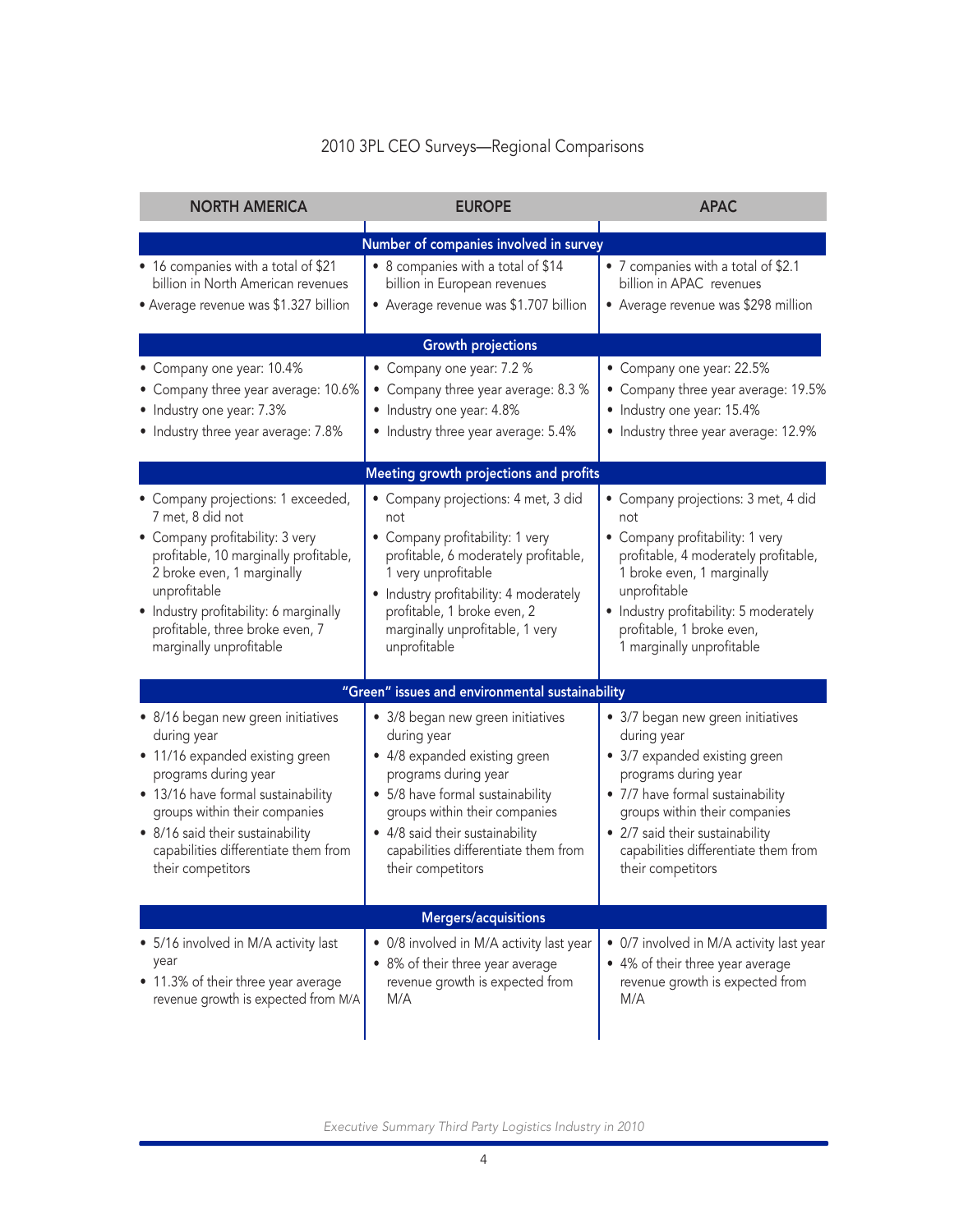| <b>NORTH AMERICA</b>                                                                                                                                                                                                                                                                                                                                                                                                                         | <b>EUROPE</b>                                                                                                                                                                                                                                                                                                                                                                                                                     | <b>APAC</b>                                                                                                                                                                                                                                                                                                                                                                                                         |
|----------------------------------------------------------------------------------------------------------------------------------------------------------------------------------------------------------------------------------------------------------------------------------------------------------------------------------------------------------------------------------------------------------------------------------------------|-----------------------------------------------------------------------------------------------------------------------------------------------------------------------------------------------------------------------------------------------------------------------------------------------------------------------------------------------------------------------------------------------------------------------------------|---------------------------------------------------------------------------------------------------------------------------------------------------------------------------------------------------------------------------------------------------------------------------------------------------------------------------------------------------------------------------------------------------------------------|
|                                                                                                                                                                                                                                                                                                                                                                                                                                              | <b>Global recession</b>                                                                                                                                                                                                                                                                                                                                                                                                           |                                                                                                                                                                                                                                                                                                                                                                                                                     |
| • 10/16 said recovery has occurred in<br>region<br>• 15/16 started to rebuild workforce<br>• Over 40% of new hires are from<br>other 3PLs<br>• 7 reported long-term strategy<br>changes as a result of the recession<br>• 5/16 said long-term outlook for<br>prospects in regional 3PL market<br>have changed as a result of the<br>recession                                                                                                | • 7/8 said recovery has occurred in<br>region<br>• 6/8 started to rebuild workforce<br>• 25% of new hires are from other<br>3PLs<br>• 3/8 reported long-term strategy<br>changes as a result of the recession<br>• 5/8 said long-term outlook in<br>regional 3PL market has changed as<br>a result of the recession                                                                                                               | • 7/7 said recovery has occurred in<br>region<br>• 6/7 started to rebuild workforce<br>• 58% of new hires are from other<br>3PLs<br>• 5/7 reported long-term strategy<br>changes as a result of the recession<br>• 1/7 said long-term outlook in<br>regional 3PL market has changed as<br>a result of the recession                                                                                                 |
|                                                                                                                                                                                                                                                                                                                                                                                                                                              | New services and consulting                                                                                                                                                                                                                                                                                                                                                                                                       |                                                                                                                                                                                                                                                                                                                                                                                                                     |
| • 14/16 introduced new services last<br>year<br>• 15/16 reported on average nearly<br>a third of their contracts contain<br>performance based elements<br>• 7/16 have separate consulting unit,<br>but none generate more than 5% of<br>their total logistics revenues<br>• 13/16 sell logistics services to<br>supply chain partners of existing<br>customers; on average this<br>generates in excess of 37% of their<br>logistics revenues | • 4/8 introduced new services last<br>year<br>• 6/8 reported on average more than<br>a third of their contracts contain<br>performance based elements<br>• 2/8 have separate consulting unit,<br>but neither generated more than<br>10% of their total logistics revenues<br>• 6/8 sell logistics services to supply<br>chain partners of existing customers;<br>on average this generates only 6%<br>of their logistics revenues | • 4/7 introduced new services last<br>year<br>• 7/7 reported on average 17% of<br>their contracts contain performance<br>based elements<br>• 2/7 have separate consulting unit,<br>but neither generated more than 5%<br>of their total logistics revenues<br>• 5/7 sell logistics services to supply<br>chain partners of existing customers;<br>on average this generates only 11%<br>of their logistics revenues |
|                                                                                                                                                                                                                                                                                                                                                                                                                                              | <b>Industry dynamics</b>                                                                                                                                                                                                                                                                                                                                                                                                          |                                                                                                                                                                                                                                                                                                                                                                                                                     |
| • Pricing pressures<br>• Global recession<br>• Growing role of procurement in 3PL<br>selection process<br>• Increased CEO/CFO participation in<br>3PL selection process<br>• Increased IT expectations of<br>customers                                                                                                                                                                                                                       | • Pricing pressures<br>• Global recession<br>• Growing role of procurement in 3PL<br>selection process<br>• Growth of the outsourcing market                                                                                                                                                                                                                                                                                      | • Pricing pressures<br>• Growth of the outsourcing market<br>• Growing role of procurement in 3PL<br>selection process<br>· Global recession                                                                                                                                                                                                                                                                        |
|                                                                                                                                                                                                                                                                                                                                                                                                                                              | <b>Manufacturing shifts</b>                                                                                                                                                                                                                                                                                                                                                                                                       |                                                                                                                                                                                                                                                                                                                                                                                                                     |
| • 14/16 report shift of some customer<br>manufacturing back from Asia to<br>North or Central America                                                                                                                                                                                                                                                                                                                                         | • 6/8 report shift of some customer<br>manufacturing from Asia to Eastern<br>Europe                                                                                                                                                                                                                                                                                                                                               | • 7/7 report shift of some customer<br>manufacturing from the region                                                                                                                                                                                                                                                                                                                                                |